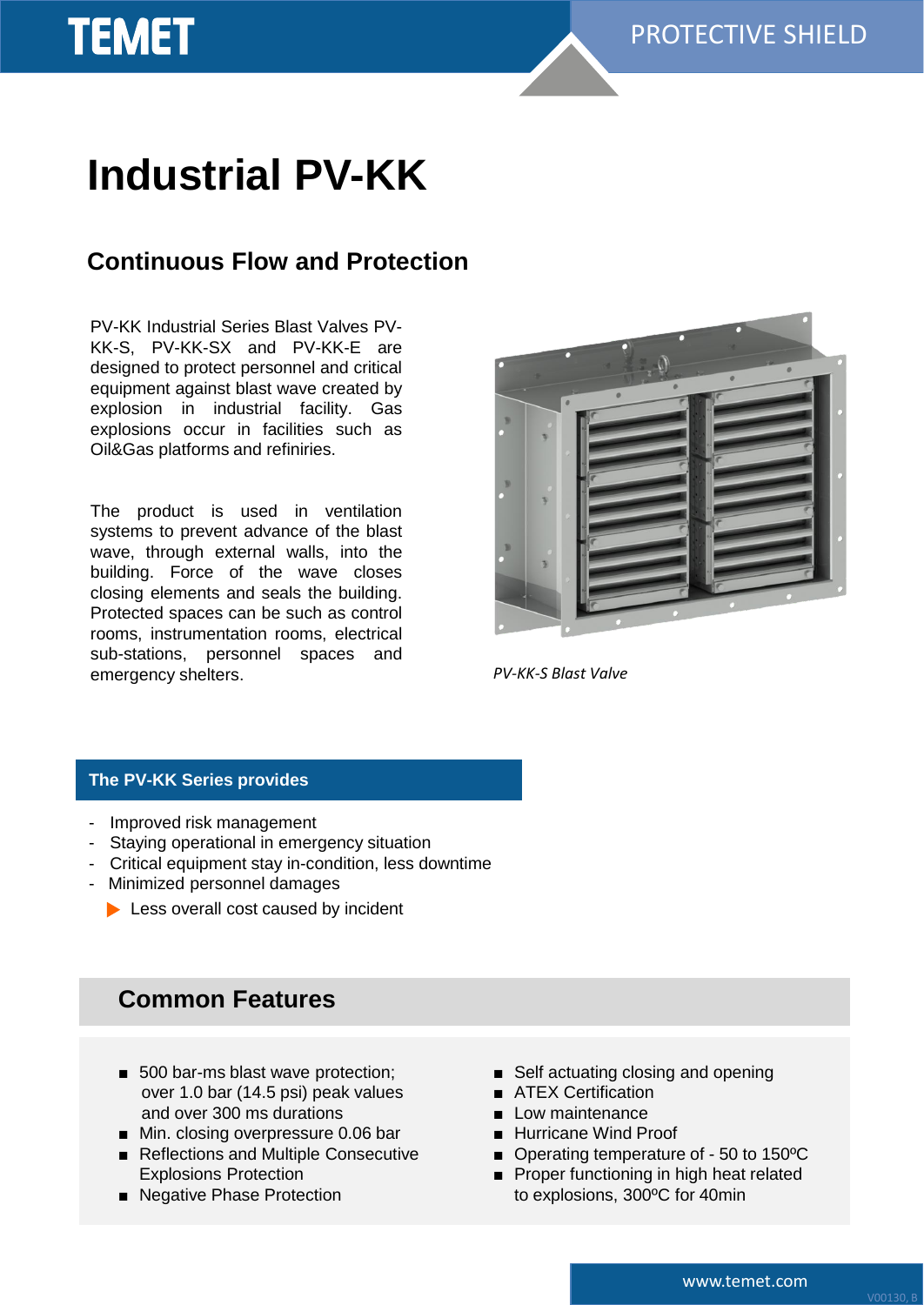

### TEMET PV-KK INDUSTRIAL SERIES BLAST VALVES

**PV-KK-S**

PV-KK-S is the standard model. Its used in wide range of applications varying from a petrochemical plant in middle of inhabited area to a remote oil refinery in a desert.



*PV-KK-S Blast Valve*

### **Features**

- Easy installation, bolting on ready made wall
- Flexible in project management, not dependent on ductwork installation or concrete casting schedule
- Sizes for air ventilation openings from 330x150 mm up to 3500x1750 mm
- Hot dip galvanized structural steel

## **PV-KK-SX**

Blast Valve PV-KK-SX is designed for corrosive environments and its widely used e.g. in marine applications. Acid proof material gives to PV-KK-SX it´s long lasting durability.



*PV-KK-SX Blast Valve*

### **Features**

- Very high corrosion resistance
- Installation by bolting
- Flexible in project management, not dependent on ductwork installation schedule
- Sizes for air ventilation openings from 400x200 mm up to 3500x1750 mm
- Material acid proof steel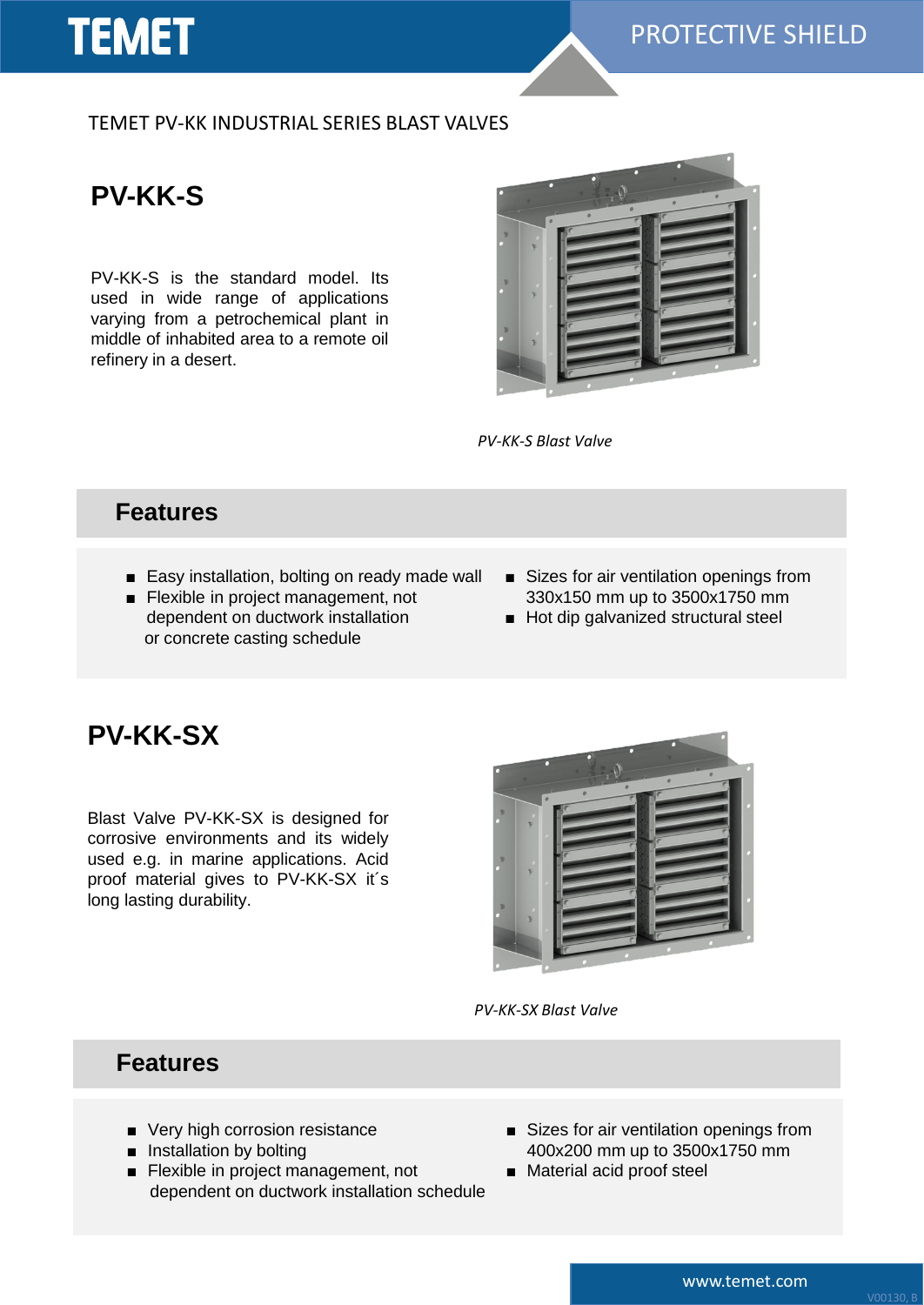# **TEMET**

### TEMET PV-KK INDUSTRIAL SERIES BLAST VALVES

# **PV-KK-E**

PV-KK-E model is used when large ventilation opening or even wall surface is desired.

Typical uses are e.g. air tunnels, spaces holding process equipment requiring large air quantities for cooling and administrative buildings.

The model is set inside the wall during casting phase of the building construction.

Even bigger air flow quantities and ventilation openings are possible due to modular structure. The products can be attached to each other from the side creating bigger opening. No middle reinforcement required.



*PV-KK-E-52 (4x13) Blast Valve*



*Three PV-KK-E-52 (4x13) products attached*

## **Features**

- Very large ventilation opening and air flow quantity possible
- Even wall surface
- Installation to rebar before casting
- Sizes for air ventilation openings from 400x200 mm up to 1700x3300 mm
- Modular structure allowing even larger than 1700x3300 mm openings
- Hot dip galvanized structural steel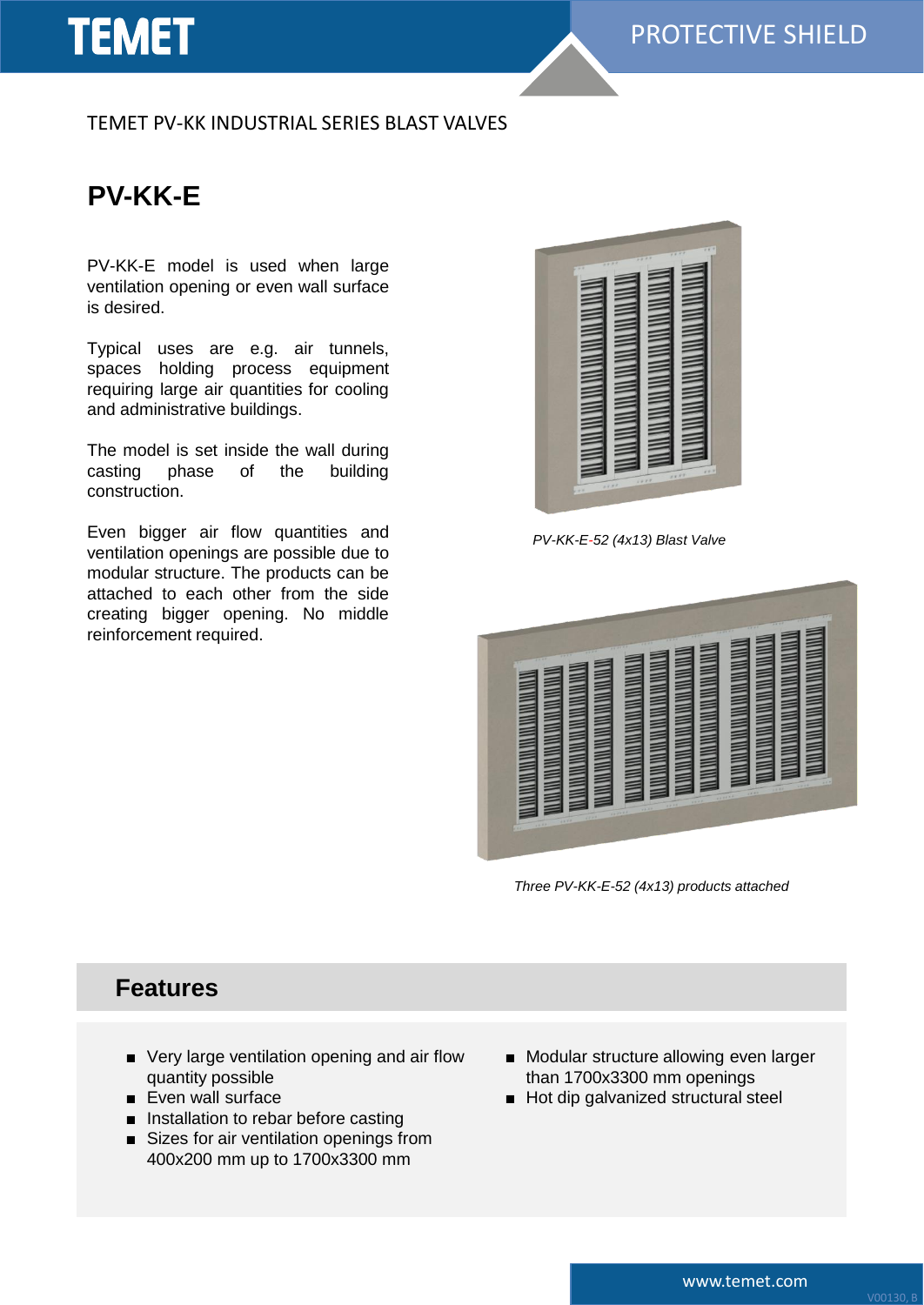# **TEMET**

TEMET PV-KK INDUSTRIAL SERIES BLAST VALVES

# **Installation**

### **1) Wall surface installation**

Models PV-KK-S and PV-KK-SX can be installed on the surface of blast side wall, usually exterior wall. On concrete wall anchor bolts are used and on steel wall through bolting is preferred.



*Exterior wall*

**2) Embedded installation**

Model PV-KK-E is embedded inside the concrete wall during casting phase of building.



*Embedded*

### **3) Roof installation**

PV-KK-S and PV-KK-SX can be installed on concrete or steel roof by bolting.



*Roof*

Installation bolts can be ordered from Temet. Concrete and steel walls require different bolts. Installation manual with detailed installation instructions and bolt recommendations is included in the product delivery.

After product is installed on it´s place it does not have to be made separately operational. Due to the product structure PV-KK models are always operational.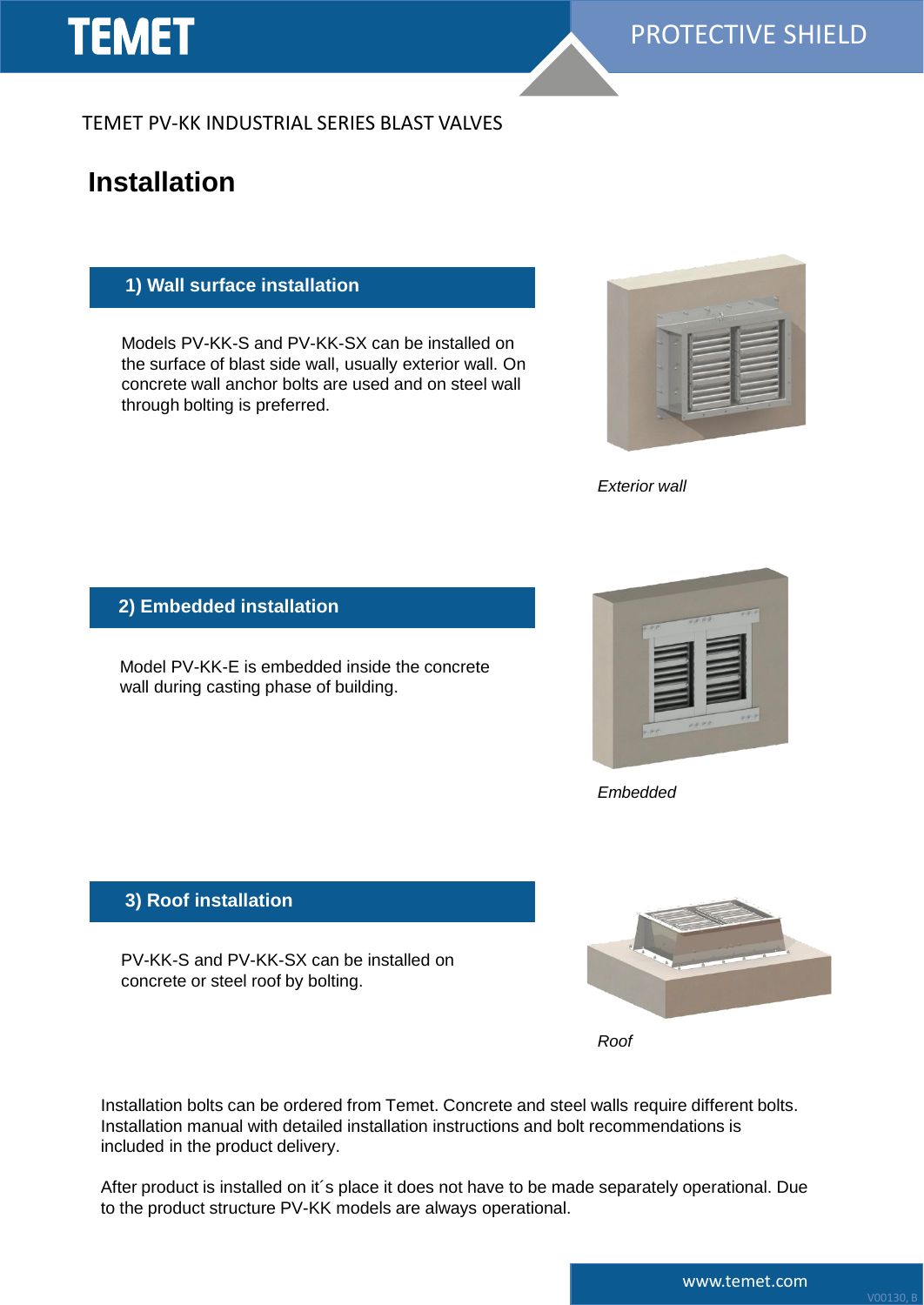TEMET PV-KK INDUSTRIAL SERIES BLAST VALVES

# **Selecting Correct Product**

### **An example on selecting correct product**

#### **What is the material requirement due to operating environment?**

Structural Steel or Acid Proof Steel

#### **What is the main designing factor?**

- A. Needed airflow and max. allowed pressure drop
- B. Wall opening

**TEMET** 



*Project is offshore facility and duct class is B by EN 15138. Acid proof model is selected after consideration.*

*Airflow is the main factor, A. is selected*

#### **A. Needed airflow and allowed pressure drop**

PV-KK is constructed of blocks. After the airflow is selected, the tilted line shows the pressure drop of one block. (fig.1). Wall opening can be seen on chart 1.



*Fig.1. Air flow and pressure drop for one block* 

The required number of valve blocks is determined by dividing the total air flow by the air flow capacity of one valve block.

Air flow values (+/- 10%) in figure 1 are measured at 20ºC correspanding to air density of 1.2 kg/m $^3$  .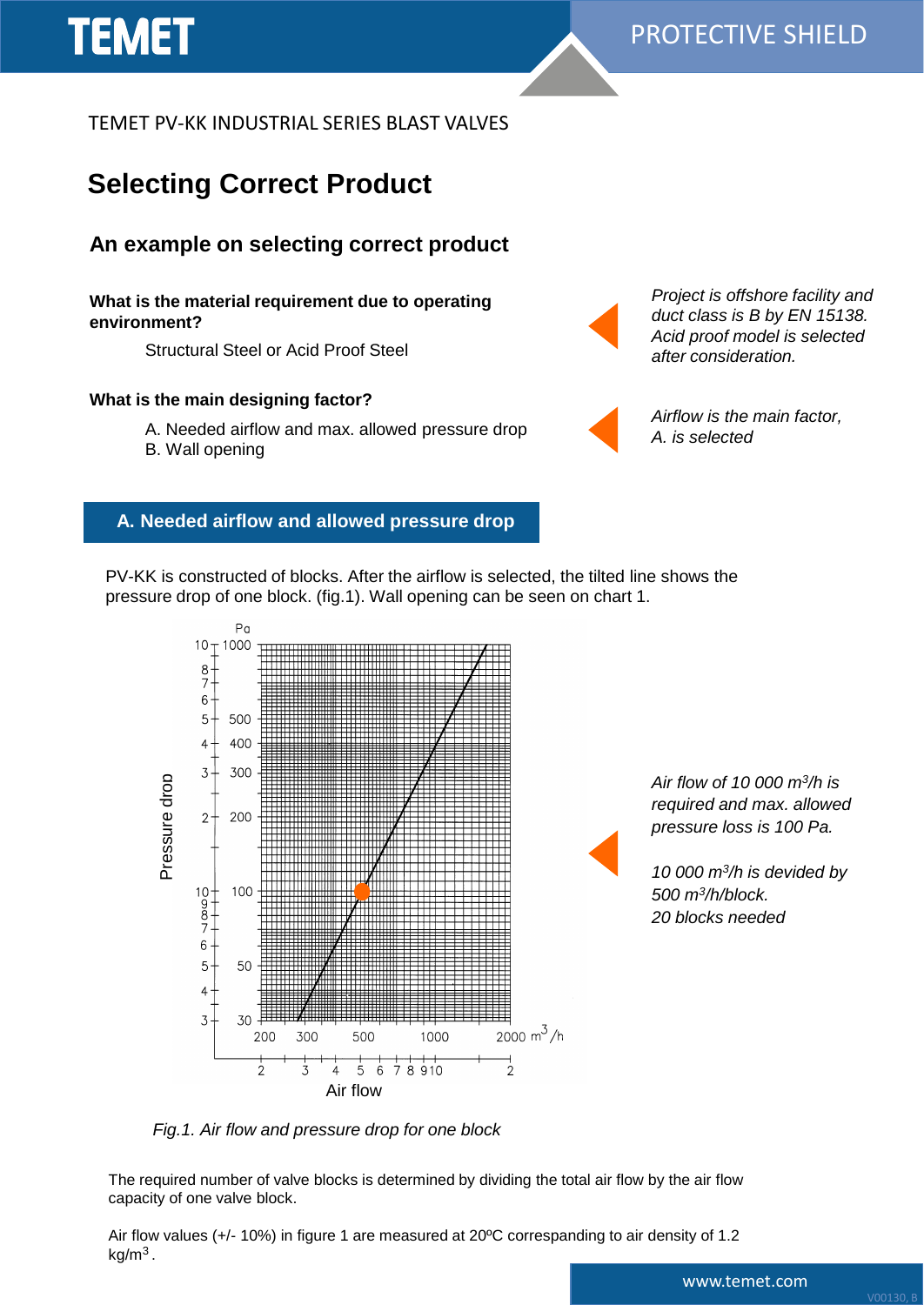### TEMET PV-KK INDUSTRIAL SERIES BLAST VALVES

#### **B. Wall Opening**

| <b>Blast Valve</b>                      | Installation Type           |                  |                   |               |
|-----------------------------------------|-----------------------------|------------------|-------------------|---------------|
|                                         | Opening (mm),               |                  | Opening (mm),     |               |
|                                         | Concrete Wall               |                  | <b>Steel Wall</b> |               |
|                                         | $\mathsf{W}_{\mathsf{max}}$ | $H_{\text{max}}$ | $W_{\text{max}}$  | $H_{\sf max}$ |
| Wall Surface Installation, model S / SX |                             |                  |                   |               |
| PV-KK-S/SX-4 (2x2)                      | 722                         | 325              | 802               | 405           |
| PV-KK-S/SX-6 (3x2)                      | 1118                        | 325              | 1198              | 405           |
| PV-KK-S/SX-6 (2x3)                      | 722                         | 505              | 802               | 585           |
| PV-KK-S/SX-20 (4x5)                     | 1514                        | 865              | 1594              | 945           |
| <b>Embedded Installation, model E</b>   |                             |                  |                   |               |
| PV-KK-E-4 (2x2)                         | 870                         | 460              |                   |               |
| PV-KK-E-6 (3x2)                         | 1305                        | 460              |                   |               |
| PV-KK-E-6 (2x3)                         | 870                         | 640              |                   |               |

*20 blocks is set to a form of 4x5 resulting as an opening of 1594 mm x 945 mm in steel wall for model PV-KK-SX (4x5).* 

*Chart 1. Product size – Wall opening relation*

In chart 1 is an example shown on determining wall opening. Product size depends also on installation situation and wall opening. Airflow and pressure drop can be seen on fig.1.

For all product sizes and wall openings, consult sales presentative.